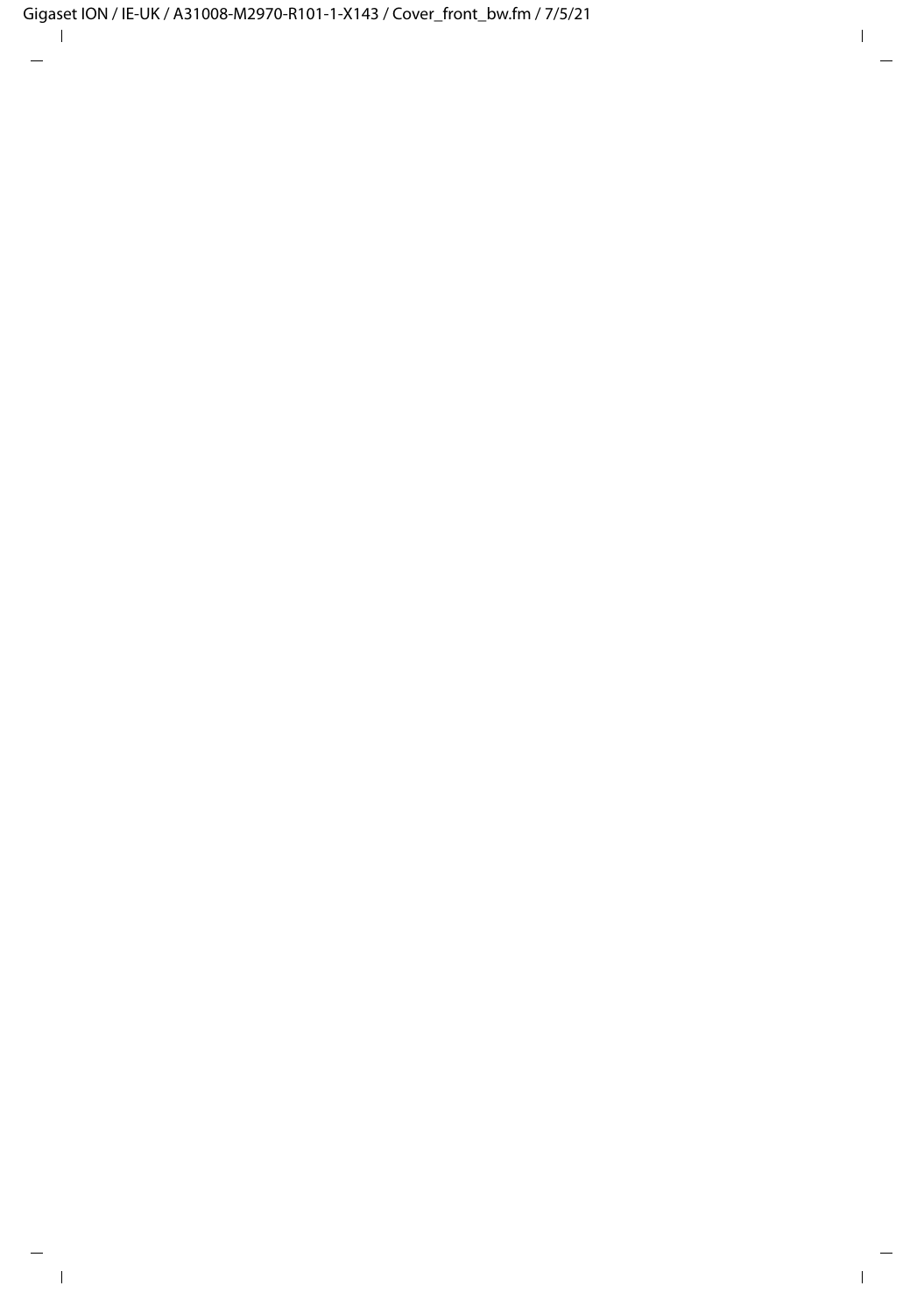## **Contents**

J.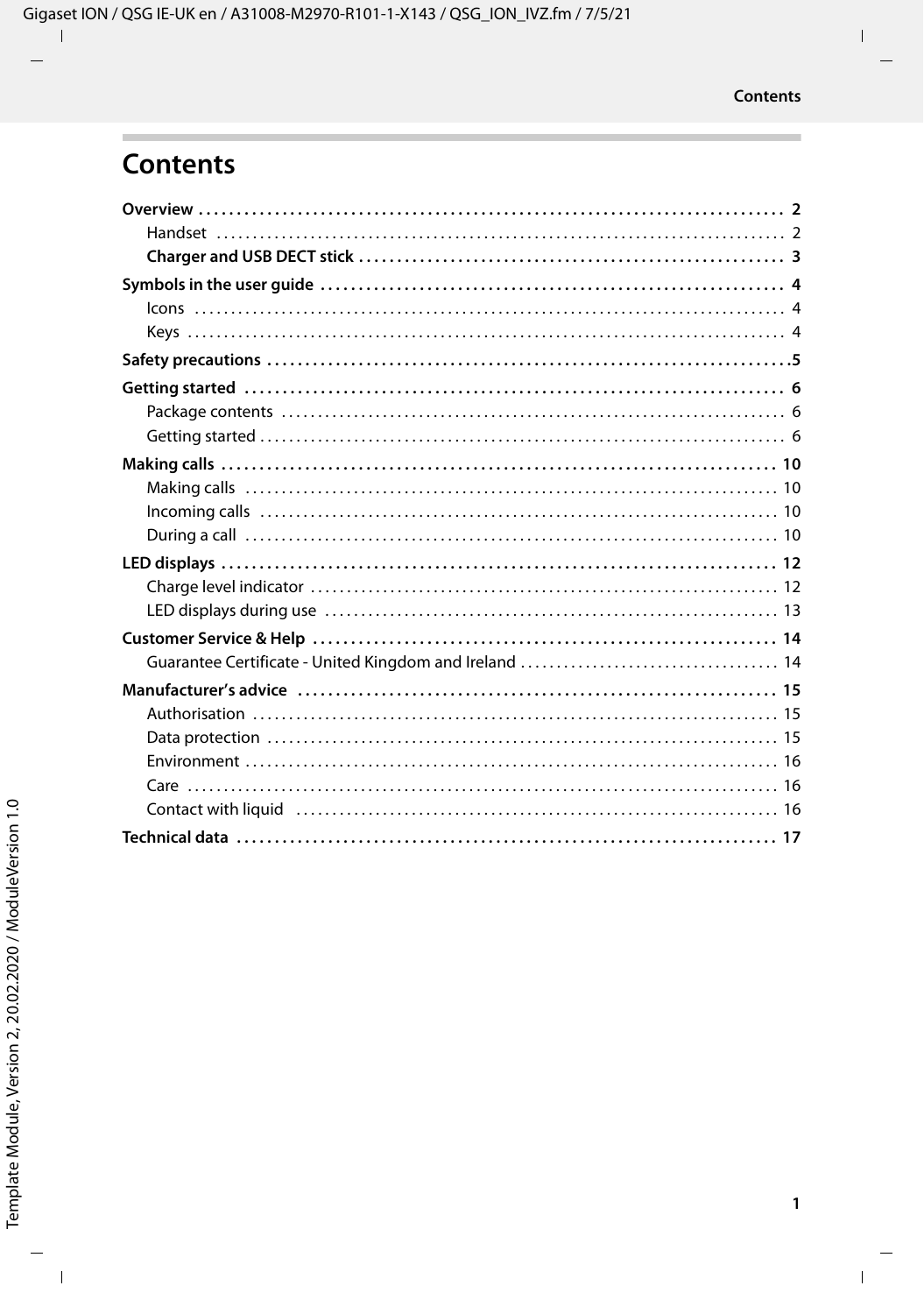## <span id="page-3-0"></span>**Overview**

## <span id="page-3-1"></span>**Handset**



- **1 Proximity sensor**
- **2 Speaker**
- **3 Talk key** 
	- Accept call; put call on hold;
- **4 "Mute" LED** Mute indicator (ON or OFF)
- **5 Handsfree key** Accept call; switch between earpiece and handsfree modes
- **6 Microphone**
- **7 Volume +**
- **8 Volume -**
- **9 Muting**
- **10 End call key, On/Off key** End call; switch phone on/off
- **11 Ring LED** LED status display; for functions, see "[LED](#page-13-2)  [displays](#page-13-2)", p. [12](#page-13-2)
- **12 Micro-USB C socket** USB cable for charging or manual soft ware update
- **13 Charge contacts** Charge contacts for charger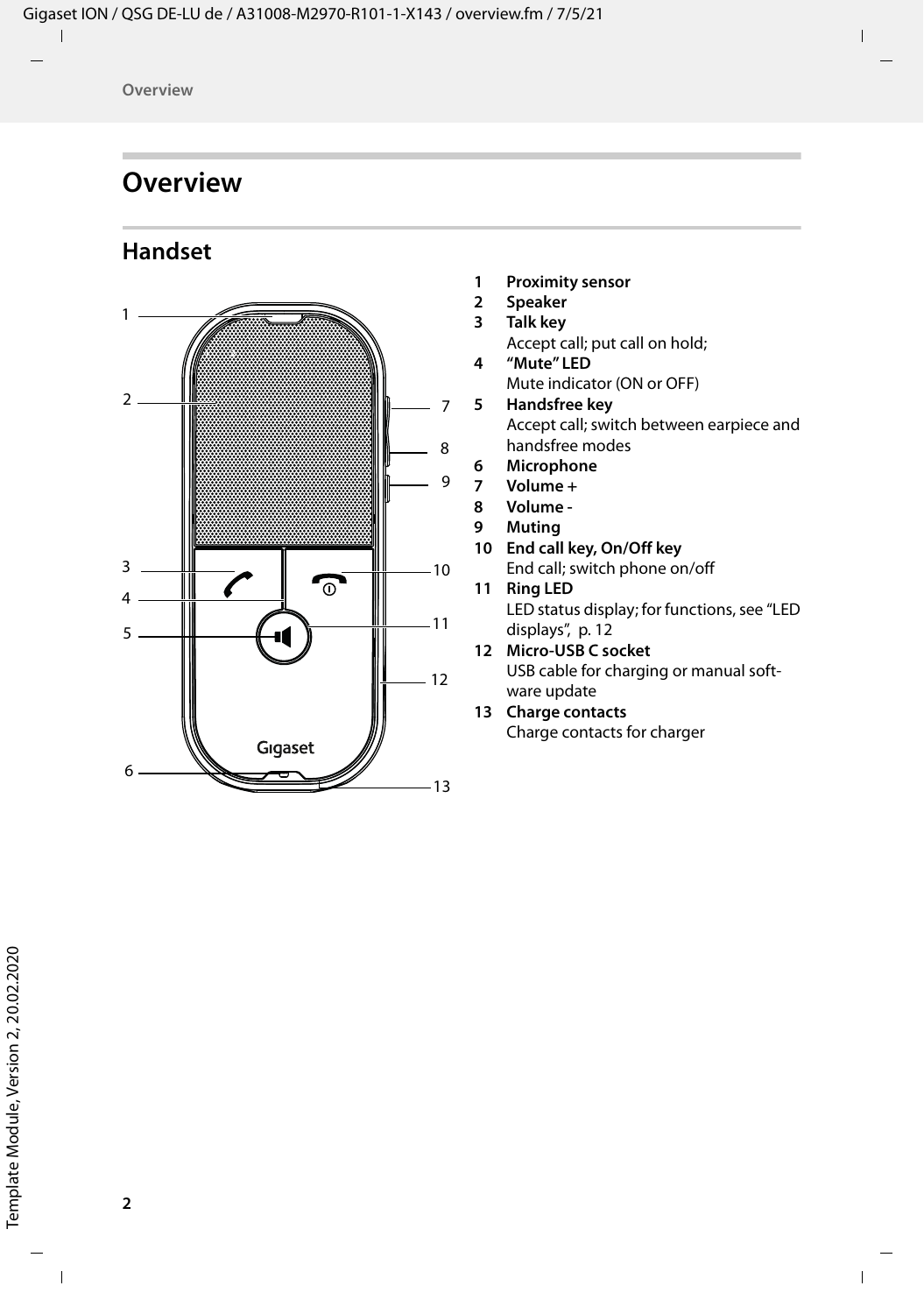## <span id="page-4-0"></span>**Charger and USB DECT stick**



**A USB DECT stick** Connects the handset to the charger or PC/laptop



**B USB slot for USB DECT stick**

#### **C USB C port**

A

For connecting a USB cable between PC/ laptop and charger

**D Charge contacts for handset**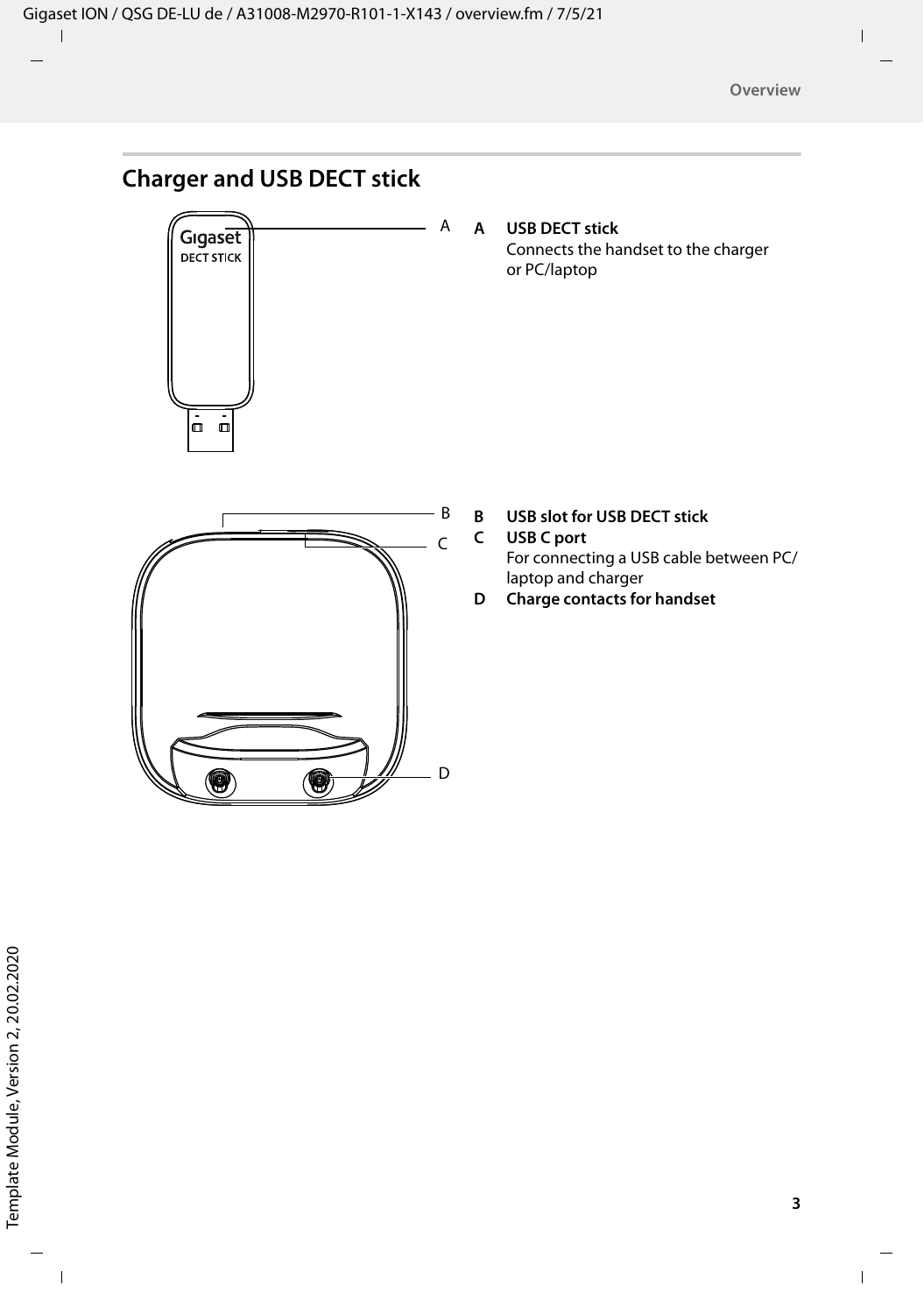# <span id="page-5-0"></span>**Symbols in the user guide**

## <span id="page-5-1"></span>**Icons**

| Warnings, the non-adherence to which can result in damage to devices or personal<br>injury.                  |
|--------------------------------------------------------------------------------------------------------------|
| Important information regarding function and appropriate handling or functions<br>that could generate costs. |
| Prerequisite for carrying out the following action.                                                          |
| Additional helpful information.                                                                              |

## <span id="page-5-2"></span>**Keys**

| Talk key     | $\boxed{\odot}$ End call key, On/Off key |
|--------------|------------------------------------------|
| Speaker key  | Mute key<br>- 25                         |
| Volume $+/-$ |                                          |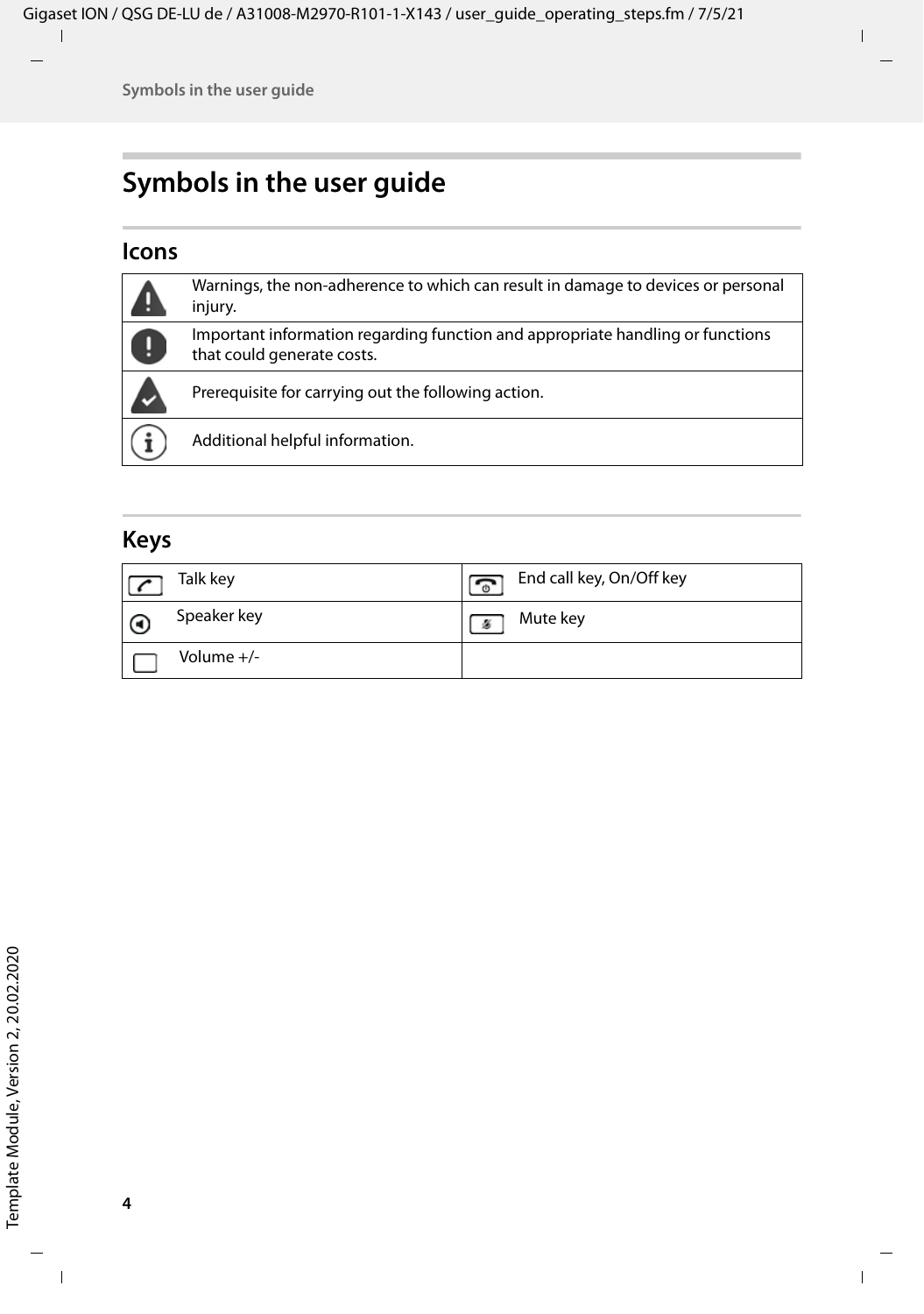# **Safety precautions**

|     | Read the safety precautions and the user quide before use.                                                                                                                                                                                                                                                                                                                                                                                                 |
|-----|------------------------------------------------------------------------------------------------------------------------------------------------------------------------------------------------------------------------------------------------------------------------------------------------------------------------------------------------------------------------------------------------------------------------------------------------------------|
|     | Comprehensive user guides for all telephones and telephone systems as well as for accessories<br>can be found online at gigasetpro.com in the Support category. We thereby help to save paper<br>while providing fast access to the complete up-to-date documentation at any time.                                                                                                                                                                         |
|     | The device cannot be used in the event of a power failure. In case of a power failure it is also not<br>possible to make emergency calls.                                                                                                                                                                                                                                                                                                                  |
|     |                                                                                                                                                                                                                                                                                                                                                                                                                                                            |
|     | Use only rechargeable batteries that correspond to the specification (see list of permitted<br>batteries • www.gigaset.com/service). Never use a conventional (non-rechargeable) battery or<br>other battery types as this could result in significant health risks and personal injury. Rechargeable<br>batteries, which are noticeably damaged, must be replaced.                                                                                        |
|     | The handset must not be operated if the battery cover is open.                                                                                                                                                                                                                                                                                                                                                                                             |
| ران | Do not use the devices in environments with a potential explosion hazard (e.g. paint shops).                                                                                                                                                                                                                                                                                                                                                               |
| g   | The devices are not splashproof. For this reason do not install them in a damp environment such<br>as bathrooms or shower rooms.                                                                                                                                                                                                                                                                                                                           |
|     | Remove faulty devices from use or have them repaired by our Service team, as these could inter-<br>fere with other wireless services.                                                                                                                                                                                                                                                                                                                      |
| €.  | Keep small cells and batteries, which can be swallowed, out of the reach of children.<br>Swallowing a battery can lead to burns, perforation of soft tissue and death. Severe burns can<br>occur within 2 hours of swallowing.<br>In the case of a swallowed cell or battery, seek medical care immediately.                                                                                                                                               |
|     | Using your telephone may affect nearby medical equipment. Be aware of the technical conditions<br>in your particular environment, e.g. doctor's surgery. If you use a medical device (e.g. a pace-<br>maker), please contact the device manufacturer. They will be able to advise you regarding the<br>susceptibility of the device to external sources of high frequency energy (for the specifications of<br>your Gigaset product see "Technical data"). |



Clean the proximity sensor occasionally to guarantee correct and safe function.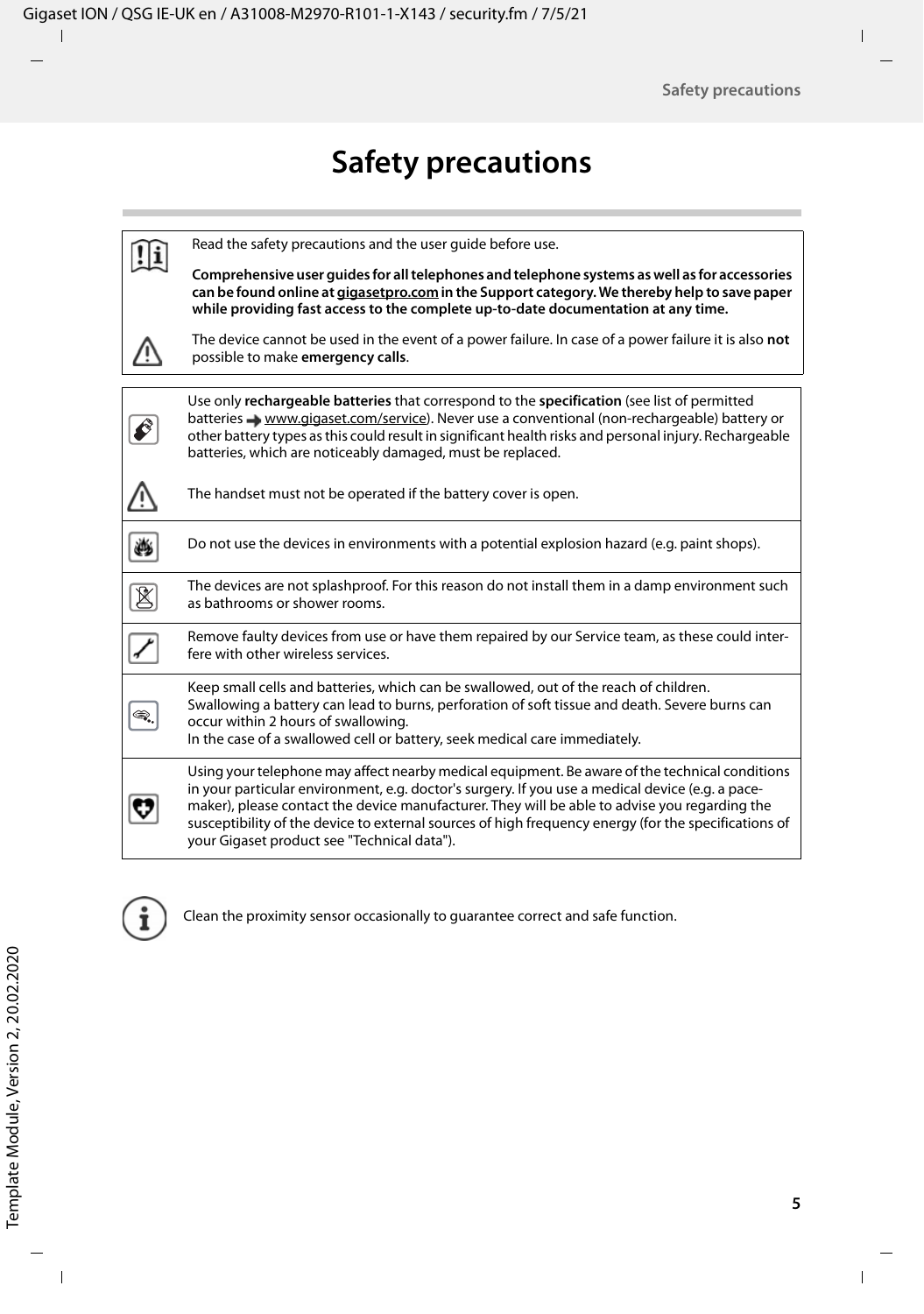## <span id="page-7-0"></span>**Getting started**

#### <span id="page-7-1"></span>**Package contents**

- one Gigaset ION handset
- one battery cover
- one charger
- one USB DECT stick
- one charger cable for charging from a PC and for data transfers
- two AAA batteries

## <span id="page-7-2"></span>**Getting started**

#### **Soft client**



To make calls, the installation of a soft client is required on the PC/laptop connected, and a working Internet connection. The handset can not be used without the soft client and Internet connection.

Detailed information on compatible soft clients is available from: [wiki.gigasetpro.com](https://www.wiki.gigasetpro.com).

#### **ION app**

From the app, software updates for the handset and USB DECT stick can be performed.

Also, different user settings can be configured, such as

- automatic call accept on removing from the charging cradle
- automatic ending of call on placing back into the charging cradle

detailed information on our app and software updates

**→** [wiki.gigasetpro.com.](https://www.wiki.gigasetpro.com)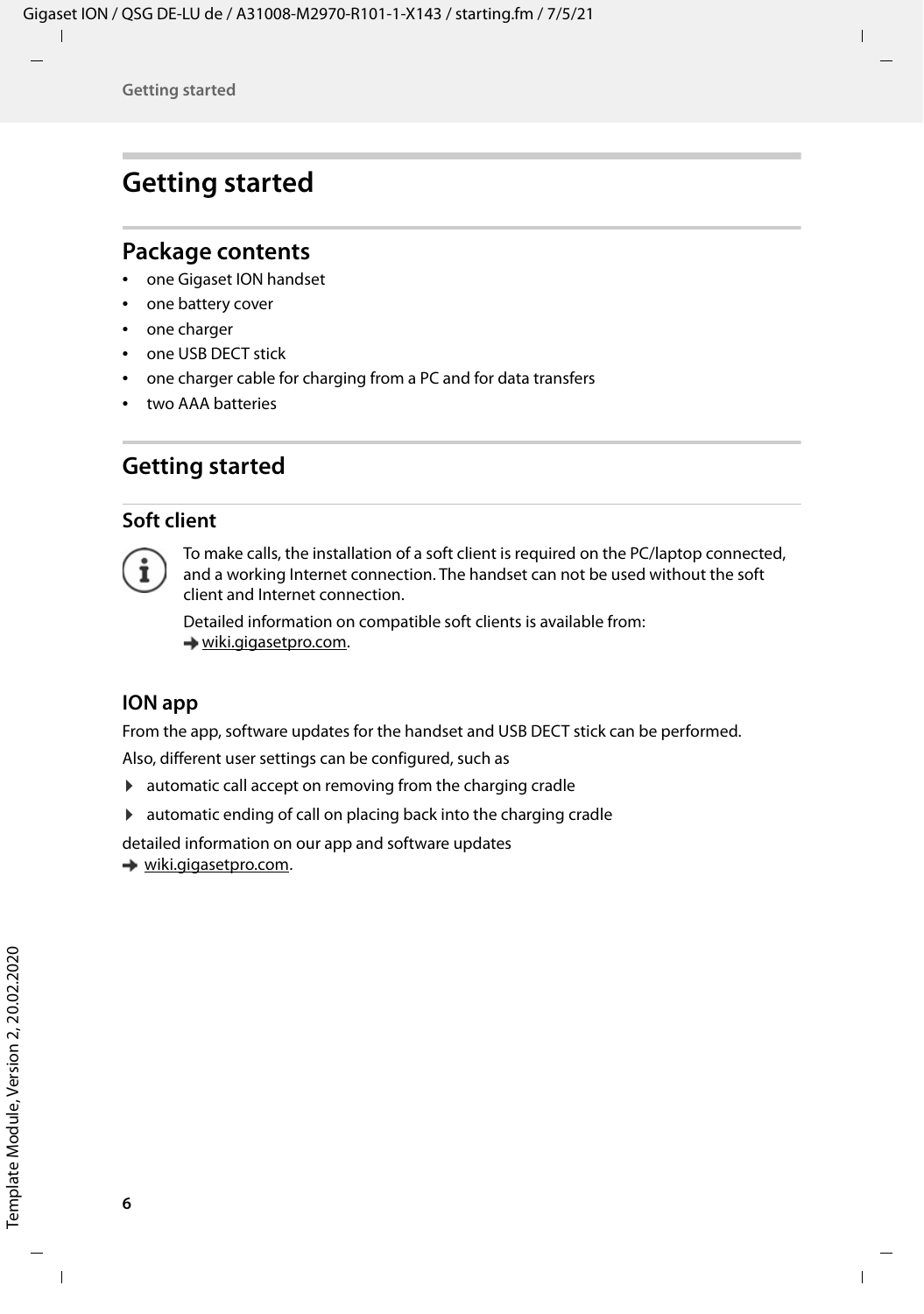#### **Inserting the batteries and closing the cover**

- Insert the batteries.
- Carefully press down the cover (included) until it clicks into place.



#### **Connection option 1: Charger with USB DECT stick on laptop/PC**

#### **Plug in the USB DECT stick**

Plug the USB DECT stick into the USB slot on the charger.

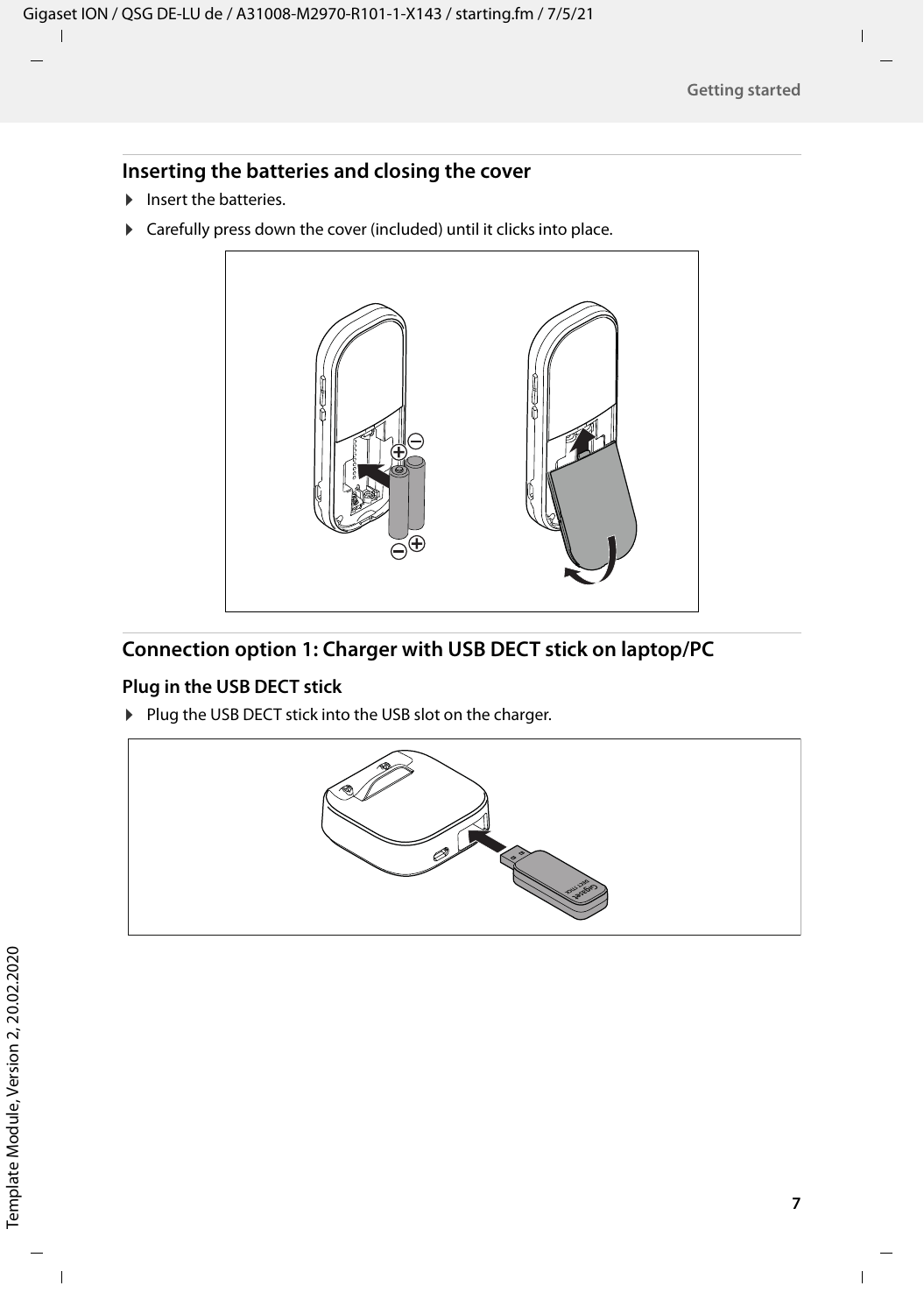#### **Connecting the charger**

Use the USB cable to connect the charger to the laptop/PC.



#### **Charge the batteries**

- $\blacktriangleright$  Place the handset into the charger.
	- This automatically turns on the handset and the software is installed automatically.
	- The LED charge level indicator shows the current charge level.



The battery is fully charged when the LED charge level indicator shows a full green circle.

The batteries can be used straight away. There is no need for full charging prior to initial use.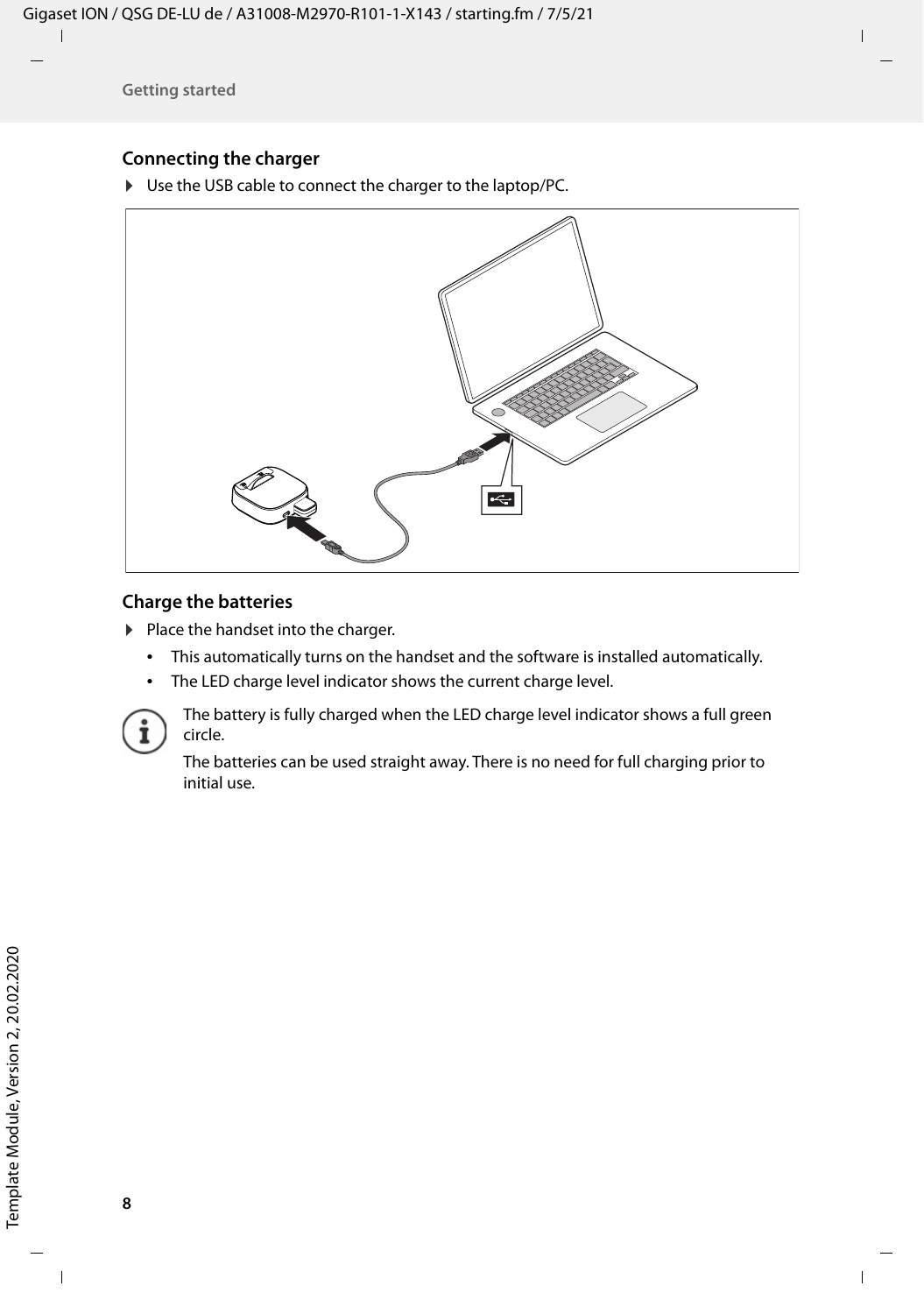#### **Connection option 2: USB DECT stick directly on laptop/PC**

#### **Plug in the USB DECT stick**

Plug the USB DECT stick into the laptop/PC.



#### **Charge the batteries**

- Connect a compatible USB-C charger to the handset.
	- This automatically turns on the handset and the software is installed automatically.
	- The LED charge level indicator shows the current charge level.



The battery is fully charged when the LED charge level indicator shows a full green circle.

The batteries can be used straight away. There is no need for full charging prior to initial use.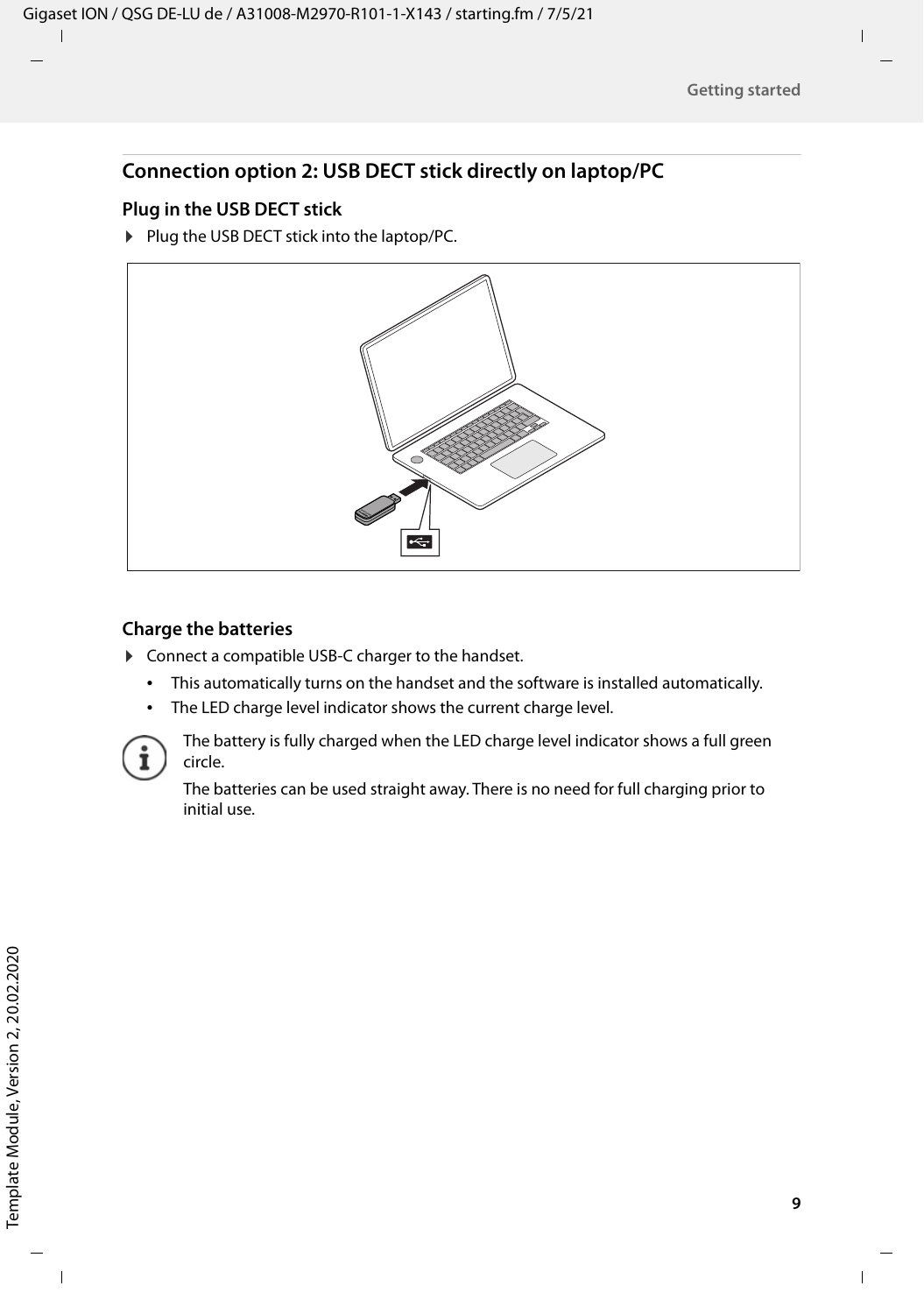## <span id="page-11-0"></span>**Making calls**

The "Call", "Accept call" and "End call" functions are based on the functionality of the soft client. It is possible that not all functions work the same way with every soft client.

### <span id="page-11-1"></span>**Making calls**

**Press briefly** the Talk key  $\boxed{\frown}$  on the handset.

Cancel the call or dialling process:

Press the End call key  $\sqrt{2}$ .

#### <span id="page-11-2"></span>**Incoming calls**

An incoming call is indicated by ringing and blue flashing of the ring LED.

Accept the call:

Press the Talk key  $\lceil \cdot \rceil$  or Handsfree key  $\lceil \cdot \rceil$ . This function is dependent on the software client used.

or:

 $\blacktriangleright$  Remove the handset from the charger.

## <span id="page-11-3"></span>**During a call**

#### **Handsfree mode**

Enable/disable Handsfree mode during a call and when the connection is being established:

Press the handsfree key  $\mathbf{Q}$ .



Your handset also switches to Handsfree mode when you hold it in front of you instead of to your ear. The proximity sensor is used for this.

Placing a handset in the charger during a call:

- Press and hold down the Handsfree key  $\bigcirc$ .
- Place the handset in the charger and keep the Handsfree key  $\bigcap$  pressed for 2 more seconds.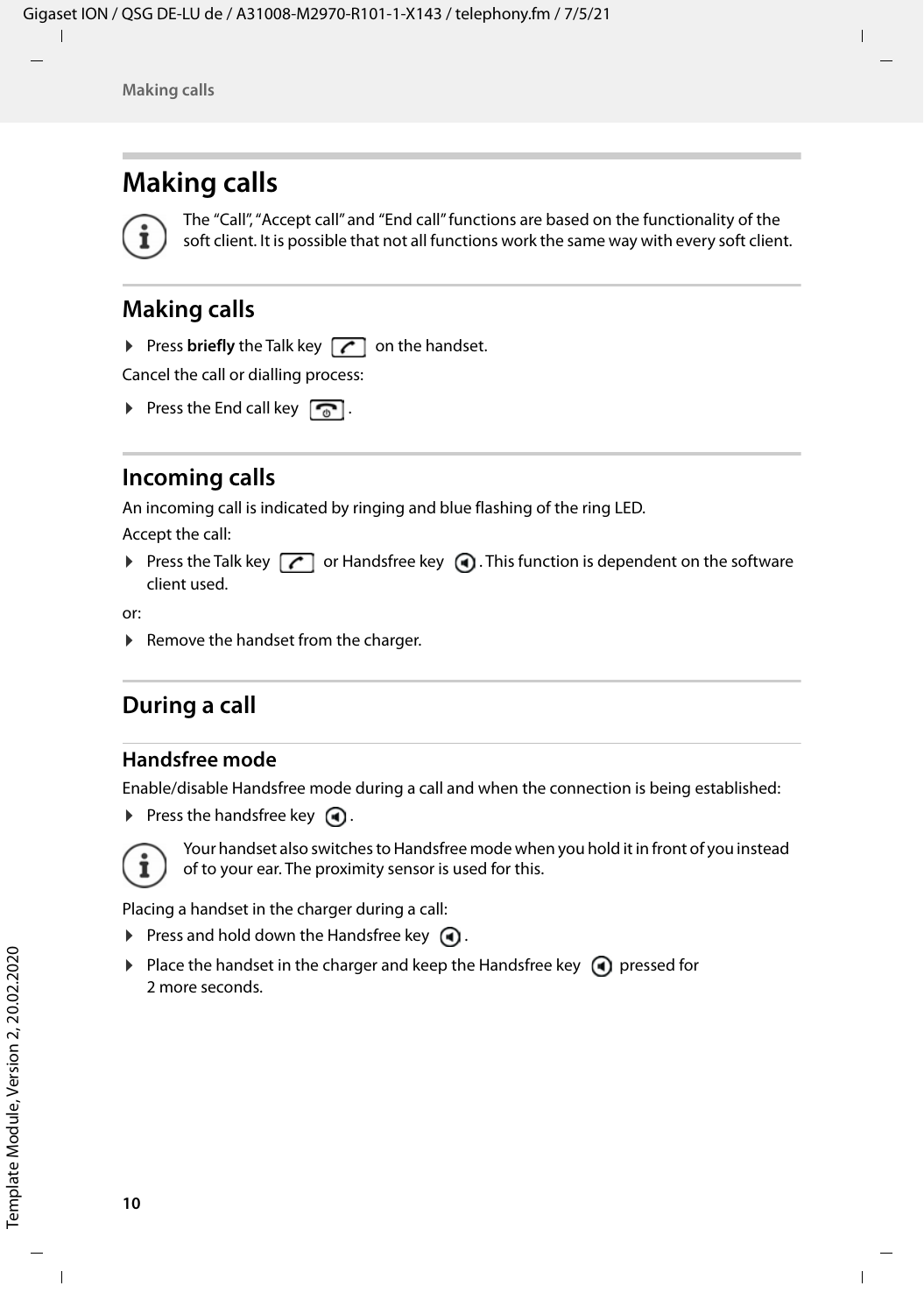#### **Call volume**

During a call:

- Press the Volume keys  $\Box$  on the right of the handset: at the top for louder and bottom for quieter, until the required volume is reached.
- A signal sounds when the maximum or minimum volume is reached.

#### **Muting the microphone**

When the microphone is switched off, callers will no longer hear you.

During a call:

Press the microphone key  $\boxed{\mathcal{F}}$ .

Cancelling muting:

Press the microphone key  $\boxed{\mathcal{Z}}$  again.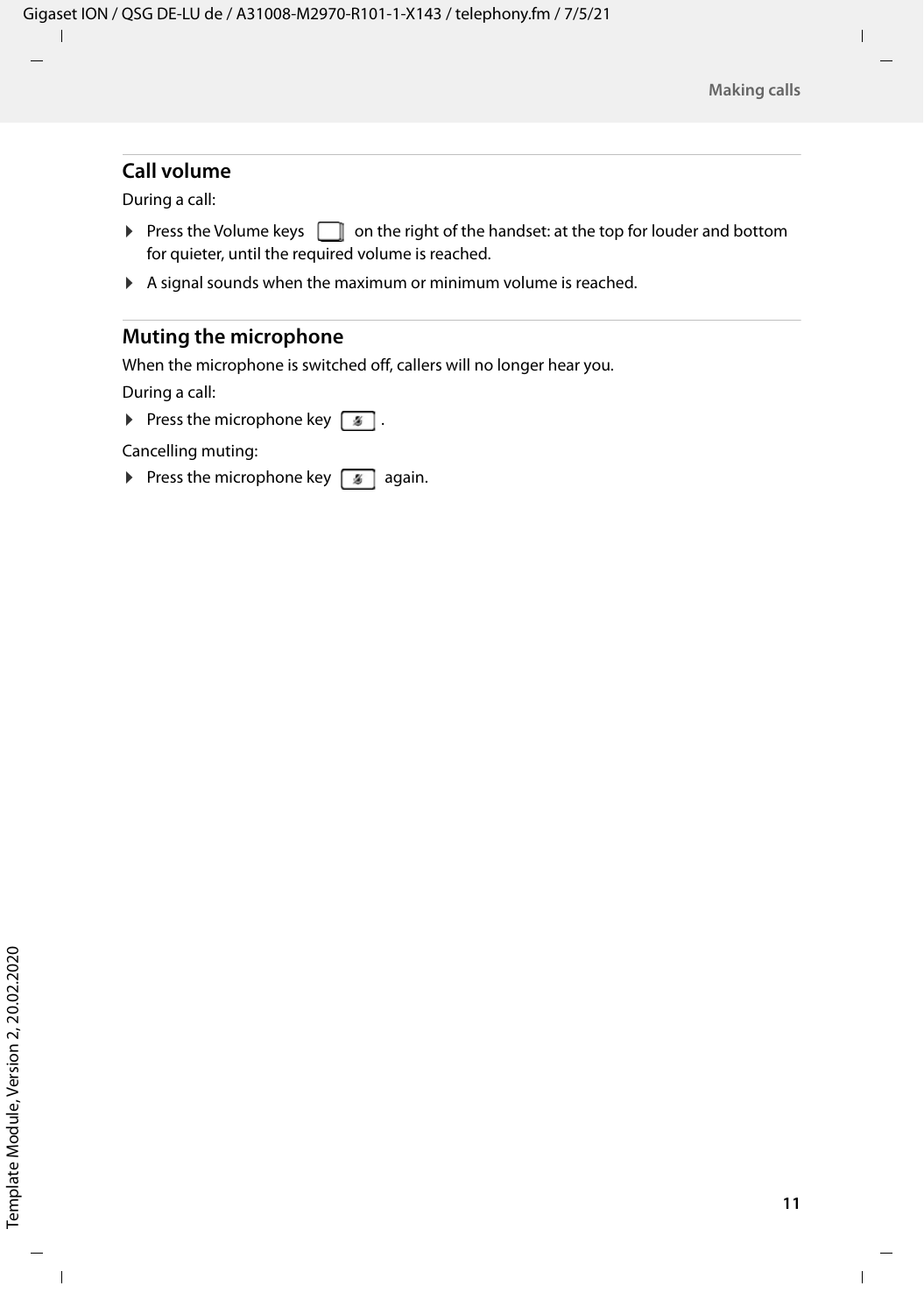<span id="page-13-2"></span>×

# <span id="page-13-0"></span>**LED displays**

## <span id="page-13-1"></span>**Charge level indicator**

| Place the handset into the charger |                                        |                                                                                                   |  |
|------------------------------------|----------------------------------------|---------------------------------------------------------------------------------------------------|--|
| <b>LED status</b>                  |                                        | Meaning                                                                                           |  |
|                                    | The ring LED moves in a circle (green) | The handset is charging.<br>Charging already taken place is indicated by<br>continuously lit LEDs |  |
|                                    | The ring LED lights up full in green   | The handset is charged 100%                                                                       |  |
|                                    | The ring LED does not light up         | The batteries inserted are not permitted<br>or<br>No batteries are inserted                       |  |

| Handset in Standby mode (not in the charger) |                                                                       |                             |
|----------------------------------------------|-----------------------------------------------------------------------|-----------------------------|
| <b>LED</b> status                            |                                                                       | Meaning                     |
|                                              | 1 segment of the ring LED lighting orange                             | The handset is charged 25%  |
|                                              | 2 segments of the ring LED lighting orange The handset is charged 50% |                             |
|                                              | 3 segments of the ring LED lighting green                             | The handset is charged 75%  |
|                                              | The ring LED lights up full in green                                  | The handset is charged 100% |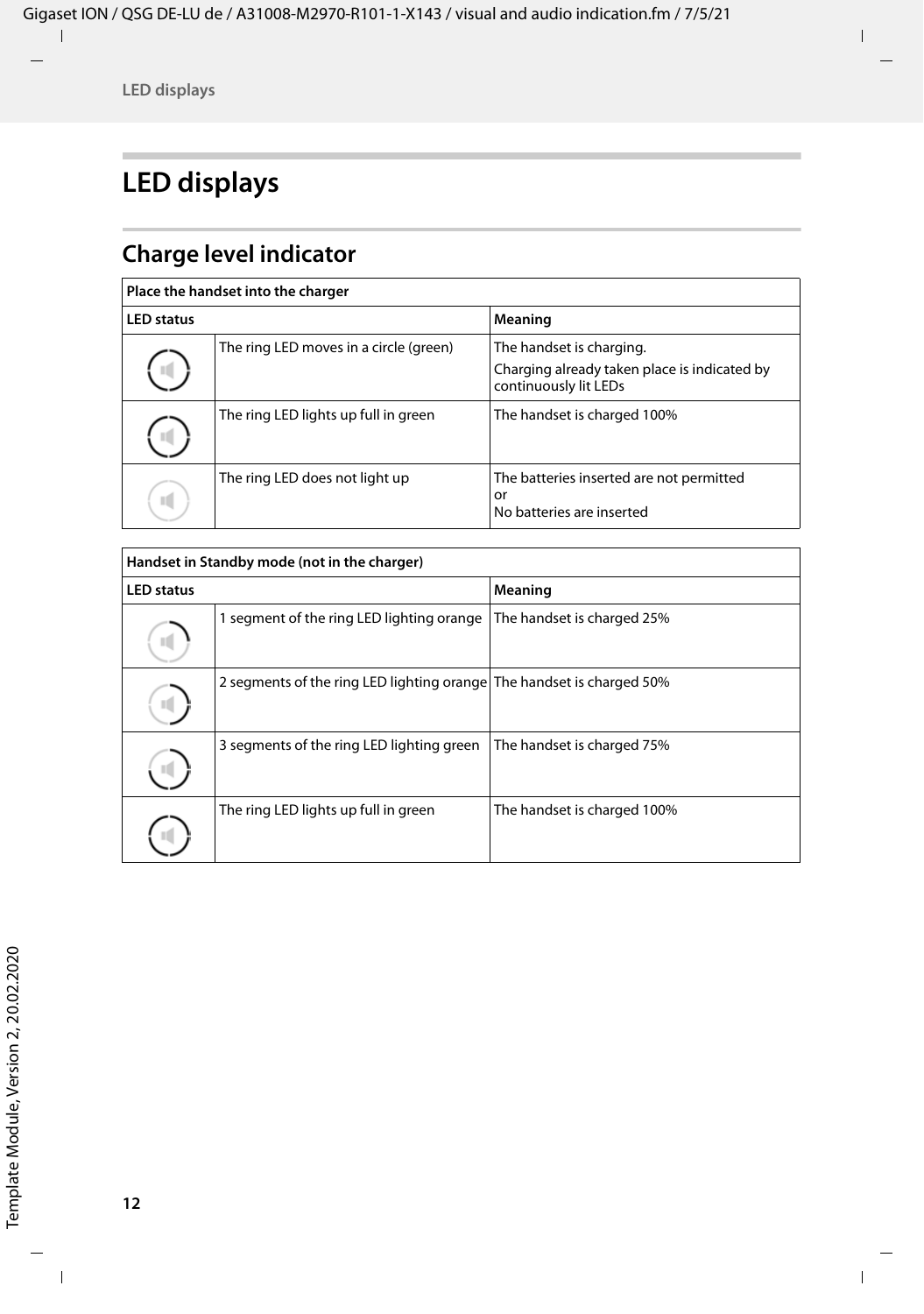## <span id="page-14-0"></span>**LED displays during use**

| <b>LED status</b> |                                                                        | Meaning                                                                                             |
|-------------------|------------------------------------------------------------------------|-----------------------------------------------------------------------------------------------------|
|                   | Ring LED lights red after the End call key is<br>pressed for long time | The handset is powered off                                                                          |
|                   | Ring LED flashes blue                                                  | Incoming call                                                                                       |
|                   | Ring LED lights light blue                                             | Active call in Handsfree mode                                                                       |
|                   | Ring LED lights dark blue                                              | Active call in Earpiece mode                                                                        |
|                   | Ring LED lights white when the handset is<br>switched on               | LED signals registration.<br>LED goes out as soon as the handset is registered<br>with the charger. |
|                   | Ring LED flashes white                                                 | No longer a wireless connection to the charger                                                      |
|                   | Ring LED flashes orange in Standby mode                                | Missed call                                                                                         |
|                   | Ring LED flashes red quickly                                           | No longer a wireless connection to the laptop/PC                                                    |
|                   | "Mute" LED flashes orange during a call                                | Microphone is muted                                                                                 |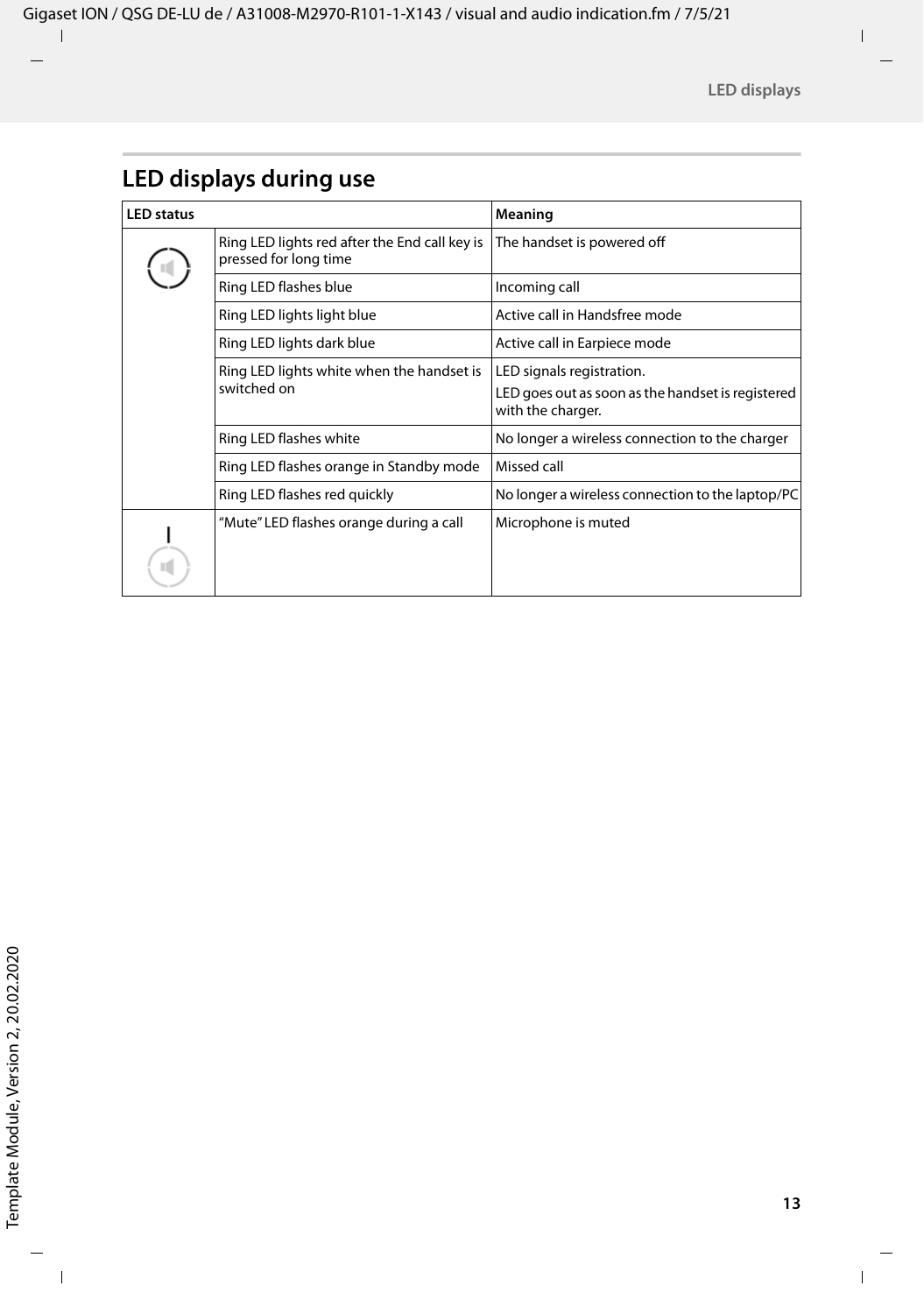## **Appendix**

## <span id="page-15-0"></span>**Customer Service & Help**

Do you have any questions?

For quick help and information, please refer to this user quide or visit [gigasetpro.com](https://www.gigasetpro.com).

For online information and services concerning

- **Products**
- Documents
- **Interop**
- **Firmware**
- FAQ
- **Support**

#### please refer to [wiki.gigasetpro.com.](http://wiki.gigasetpro.com)

For further information our Gigaset specialised reseller will be happy to help you related to your Gigaset product.

## <span id="page-15-1"></span>**Guarantee Certificate - United Kingdom and Ireland**

Without prejudice to any claim the user (customer) may have in relation to the dealer or retailer, the customer shall be granted a manufacturer's Guarantee under the conditions set out below:

- In the case of new devices and their components exhibiting defects resulting from manufacturing and/or material faults within 24 months of purchase, Gigaset Communications shall, at its own option and free of charge, either replace the device with another device reflecting the current state of the art, or repair the said device. In respect of parts subject to wear and tear (including but not limited to, batteries, keypads, casing), this warranty shall be valid for six months from the date of purchase.
- This Guarantee shall be invalid if the device defect is attributable to improper care or use and/or failure to comply with information contained in the user manuals. In particular claims under the Guarantee cannot be made if:
- The device is opened (this is classed as third party intervention)
- Repairs or other work done by persons not authorised by Gigaset Communications.
- Components on the printed circuit board are manipulated
- The software is manipulated
- Defects or damage caused by dropping, breaking, lightning or ingress of moisture. This also applies if defects or damage was caused by mechanical, chemical, radio interference or thermal factors (e.g.: microwave, sauna etc.)
- Devices fitted with accessories not authorised by Gigaset Communications
- This Guarantee shall not apply to or extend to services performed by the authorised dealer or the customer themselves (e.g. installation, configuration, software downloads). User manuals and any software supplied on a separate data medium shall be excluded from the Guarantee.
- The purchase receipt, together with the date of purchase, shall be required as evidence for invoking the Guarantee. Claims under the Guarantee must be submitted within two months of the Guarantee default becoming evident.
- Ownership of devices or components replaced by and returned to Gigaset Communications shall vest in Gigaset Communications.
- This Guarantee shall apply to new devices purchased in the European Union. For Products sold in the United Kingdom and in the Republic of Ireland the Guarantee is issued by: Gigaset Communications UK Limited, 2 White Friars, Chester, CH1 1NZ.
- Any other claims resulting out of or in connection with the device shall be excluded from this Guarantee. Nothing in this Guarantee shall attempt to limit or exclude a Customers Statutory Rights, nor the manufacturer's liability for death or personal injury resulting from its negligence.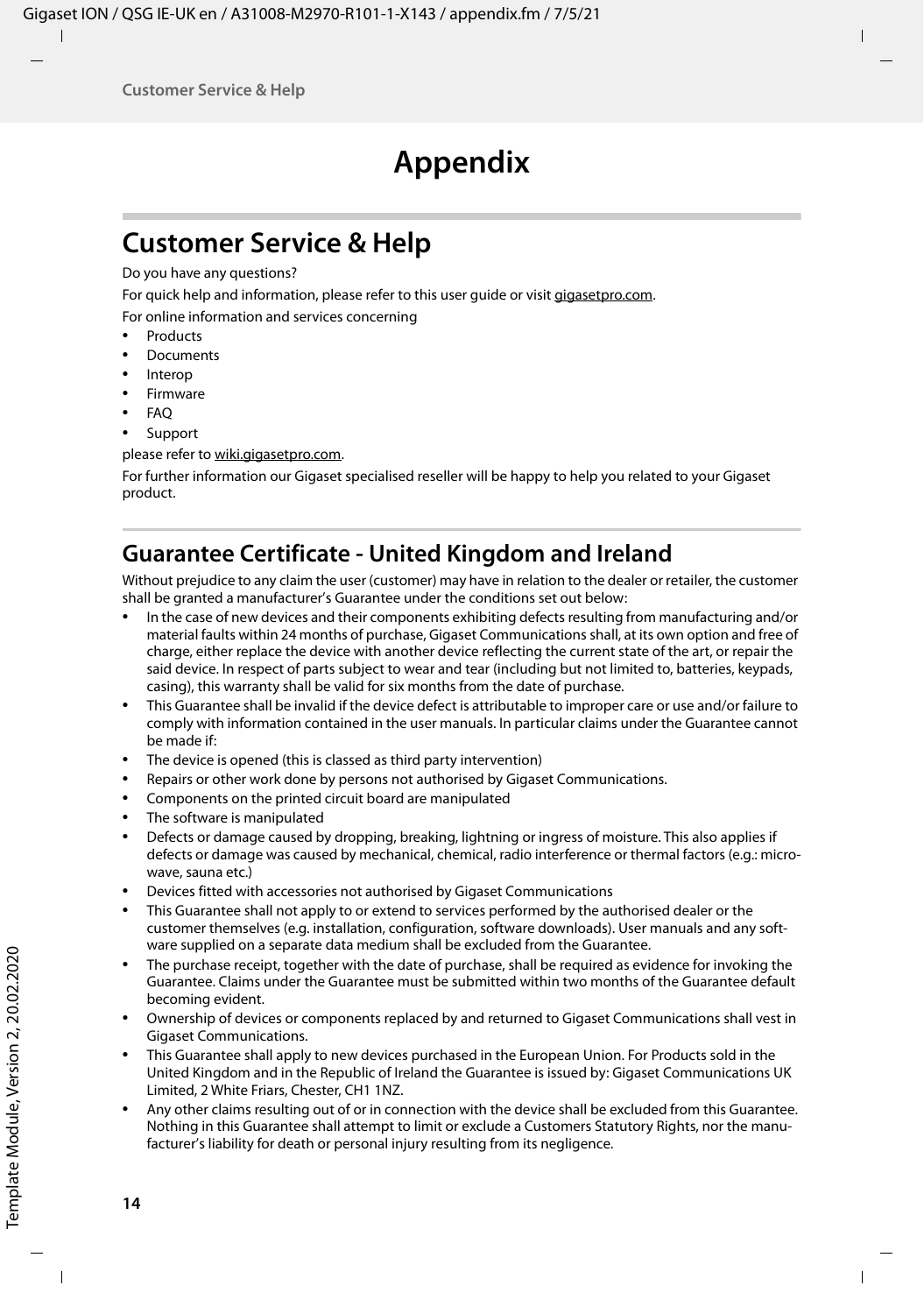- The duration of the Guarantee shall not be extended by services rendered under the terms of the Guarantee.
- Insofar as no Guarantee default exists, Gigaset Communications reserves the right to charge the customer for replacement or repair.
- The above provisions do not imply a change in the burden of proof to the detriment of the customer.

To invoke this Guarantee, please contact the Gigaset Communications helpdesk. This number is also to be found in the accompanying user guide.

#### **Exclusion of liability**



Signs of wear on the display and casing are excluded from the warranty.

Certain content and services which can be accessed using this device are the property of third parties and are protected by copyrights, patents, trademarks and/or other laws for the purpose of safeguarding intellectual property. Such content and services are provided solely for non-commercial, private usage. You may not use content or services which has/have not been authorised by the owner of particular content or a service provider. Without limiting the generality of the foregoing, except as expressly specified by the owner of the content or the service provider, the modification, reproduction, dissemination, uploading, publication, transmission, translation, sale, creation of derived works, distribution of content or services shown on this device are not permitted in any form and on any medium.

## <span id="page-16-0"></span>**Manufacturer's advice**

#### <span id="page-16-1"></span>**Authorisation**

This device is intended for use worldwide. Use outside the European Economic Area (with the exception of Switzerland) is subject to national approval.

Country-specific requirements have been taken into consideration.

Hereby, Gigaset Communications GmbH declares that the radio equipment type Gigaset ION is in compliance with Directive 2014/53/EU and the UK Radio Equipment Regulations 2017.

The full text of the EU and UK declaration of conformity is available at the following internet address: [www.gigaset.com/docs.](https://www.gigaset.com/docs)

This declaration could also be available in the "International Declarations of Conformity" or "European Declarations of Conformity" files.

Therefore please check all of these files.

## <span id="page-16-2"></span>**Data protection**

We at Gigaset take the protection of our customers' data very seriously. It is precisely for this reason that we are ensuring all our products feature "Privacy by Design" as standard. All information we collect is used to make our products as good as possible. In the process, we ensure your details are protected and only used for the purposes of making available to you a product or service. We know which path your data takes through the company and ensure this happens in line with data protection specifications in a secure and protected manner.

The full text of the privacy policy is available from: [www.gigaset.com/privacy-policy](https://www.gigaset.com/privacy-policy)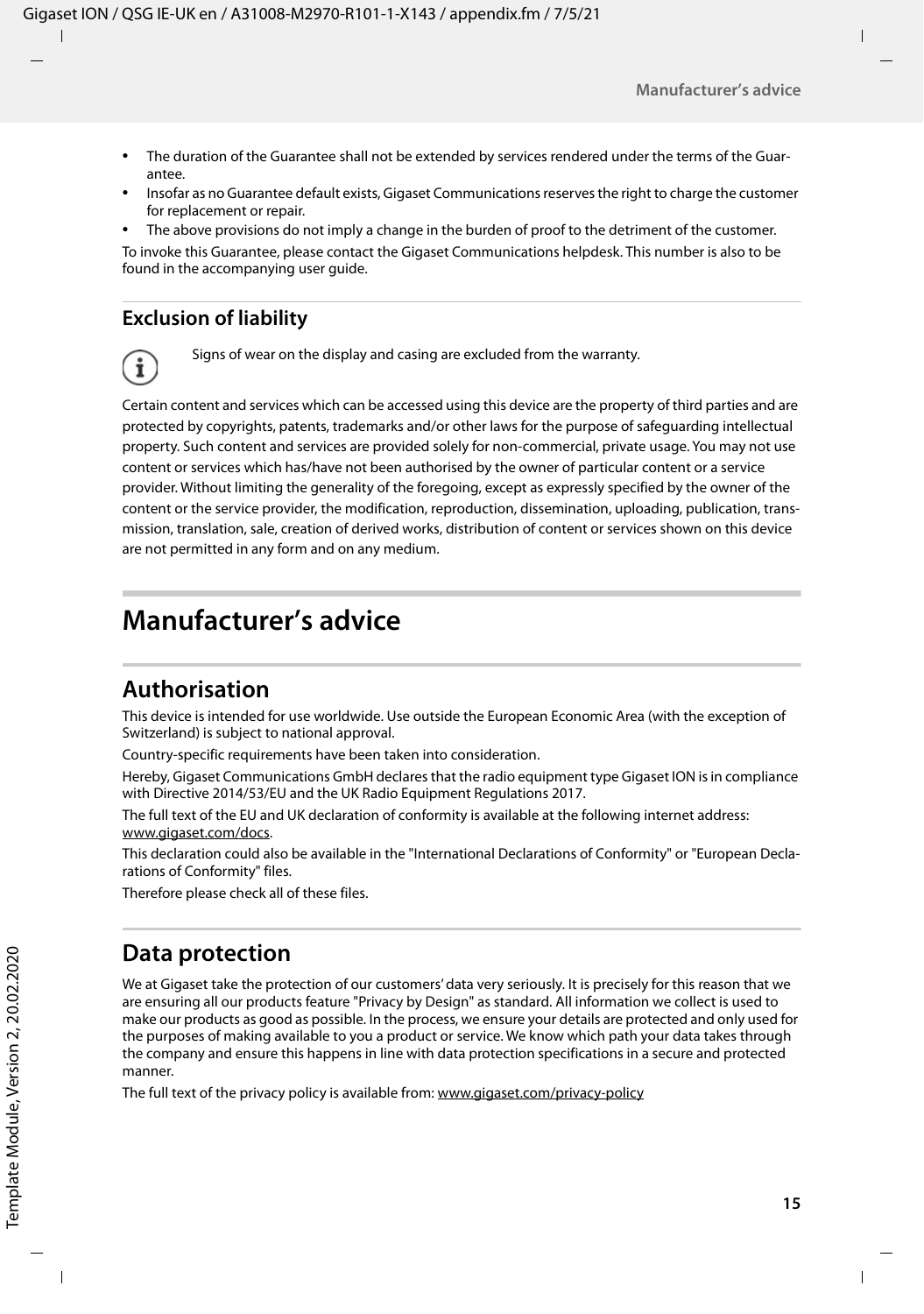## <span id="page-17-0"></span>**Environment**

#### **Environmental management system**



Gigaset Communications GmbH is certified pursuant to the international standards ISO 14001 and ISO 9001.

**ISO 14001 (Environment):** Certified since September 2007 by TÜV SÜD Management Service GmbH.

**ISO 9001 (Quality):** Certified since 17/02/1994 by TÜV SÜD Management Service GmbH.

#### **Disposal**

Batteries should not be disposed of in general household waste. Observe the local waste disposal regulations, details of which can be obtained from your local authority.

All electrical and electronic products should be disposed of separately from the municipal waste stream via designated collection facilities appointed by the government or the local authorities.



This crossed-out wheeled bin symbol on the product means the product is covered by the European Directive 2012/19/EU.

UK: The Waste Electrical and Electronic Equipment Regulations 2013.

The correct disposal and separate collection of your old appliance will help prevent potential negative consequences for the environment and human health. It is a precondition for reuse and recycling of

used electrical and electronic equipment. For more detailed information about disposal of your old appliance, please contact your local council refuse centre or the original supplier of the product.

#### <span id="page-17-1"></span>**Care**

Wipe the device with a **damp** cloth or an antistatic cloth. Do not use solvents or microfibre cloths.

**Never** use a dry cloth; this can cause static.

In rare cases, contact with chemical substances can cause changes to the device's exterior. Due to the wide variety of chemical products available on the market, it was not possible to test all substances.

Impairments in high-gloss finishes can be carefully removed using display polishes for mobile phones.

## <span id="page-17-2"></span>**Contact with liquid**

If the device comes into contact with liquid:

- 1 Unplug all cables from the device.
- **2 Remove the batteries and leave the battery compartment open.**
- 3 Allow the liquid to drain from the device.
- 4 Pat all parts dry.
- 5 Place the device in a dry, warm place **for at least 72 hours** (**not** in a microwave, oven etc.) with the battery compartment open and the keypad facing down (if applicable).
- **6 Do not switch on the device again until it is completely dry.**

When it has fully dried out, you will normally be able to use it again.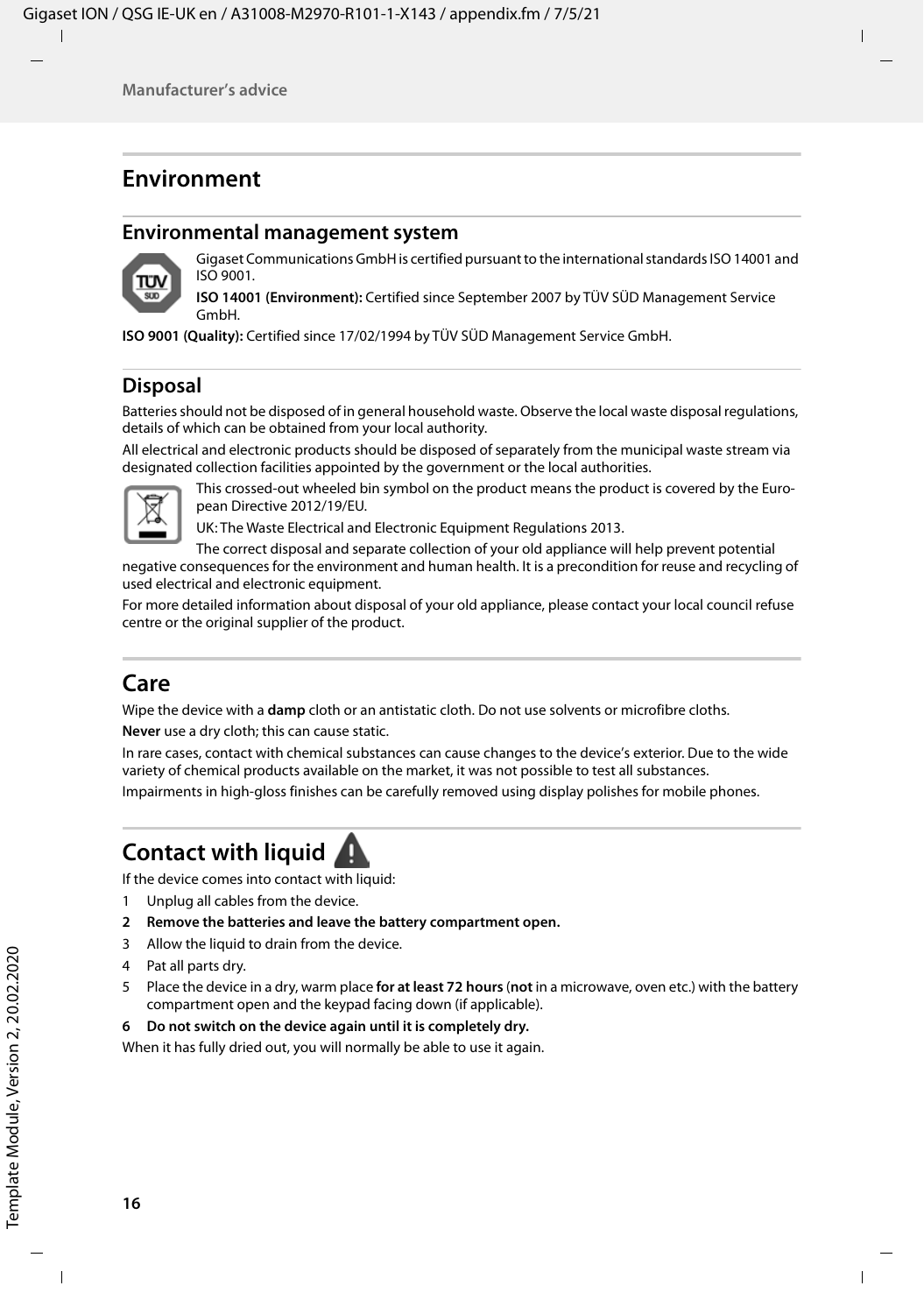## <span id="page-18-0"></span>**Technical data**

#### **General technical details**

| DECT standard                                     | supported                                                      |
|---------------------------------------------------|----------------------------------------------------------------|
| CAT-iq standard                                   | Certified in accordance with standard CAT-iq 2.0 with HD Voice |
|                                                   | www.dect.org/cat-ig-certification.aspx                         |
| <b>GAP</b> standard                               | supported                                                      |
| No. of channels                                   | 60 duplex channels                                             |
| Radio frequency range                             | 1880 - 1900 MHz                                                |
| Duplex mode                                       | Time division multiplexing, 10 ms frame length                 |
| Repetition frequency of the transmission<br>pulse | 100 Hz                                                         |
| Duration of the transmission pulse                | 370 µs                                                         |
| Channel grid                                      | 1728 kHz                                                       |
| <b>Bit rate</b>                                   | 1152 Kbit/s                                                    |
| Modulation                                        | GFSK                                                           |
| Speech coding                                     | 32 Kbit/s                                                      |
| Transmission power                                | 10 mW average power per channel, 250 mW pulse power            |
| Range                                             | Up to 50 m indoors, up to 300 m outdoors                       |
| Environmental conditions for operation            | +5°C to +45°C, 20% to 75% relative humidity                    |

#### **Batteries**

| Technology: | 2 x AAA NiMH |
|-------------|--------------|
| Voltage:    | 1.2V         |
| Capacity:   | 750 mAh      |

#### **Handset operating times/charging times**

The operating time of your Gigaset depends on the capacity of the battery, its age and the way it is used (all times are maximums).

| Standby time (hours)                              | 280 |
|---------------------------------------------------|-----|
| Talktime (hours)                                  | 14  |
| Operating time for 1.5 h of calls per day (hours) | 120 |
| Charging time in charging cradle (hours)          | 16  |

#### **Power consumption of the handset in the charging cradle**

| When charging:                 | approx. 1.5 W |
|--------------------------------|---------------|
| To maintain the charge status: | approx. 0.5 W |